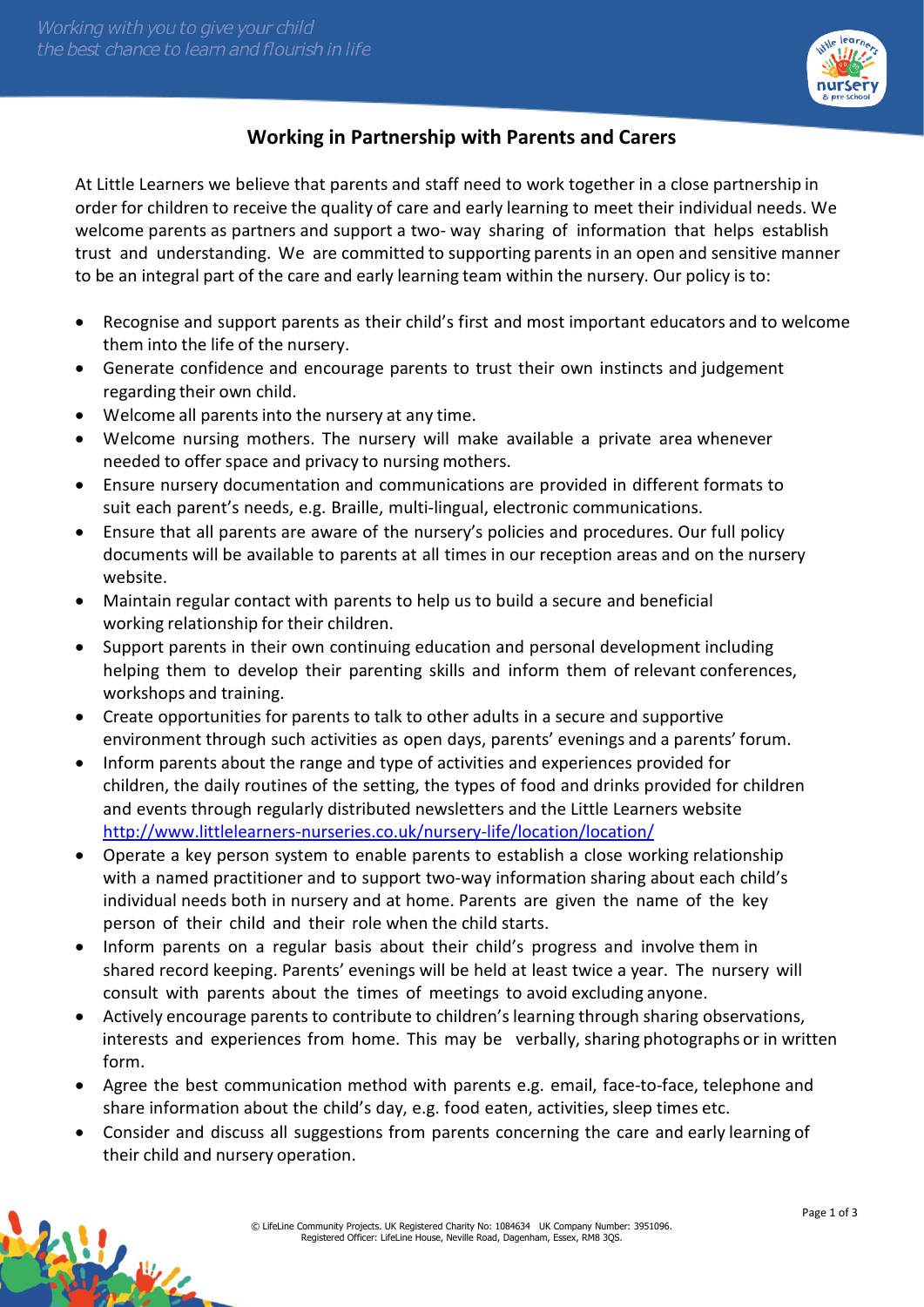

- Provide opportunities and support for all parents to contribute their own skills, knowledge and interests to the activities of the nursery.
- Inform all parents of the systems for registering queries, compliments, complaints or suggestions, and to check that these systems are understood by parents.
- Make sure all parents have accessto our written complaints procedure.
- Share information about the Early Years Foundation Stage, young children's learning in the nursery, how parents can further support learning at home and where they can accessfurther information.
- Provide a written contract between the parent(s) and the nursery regarding conditions of acceptance and arrangements for payment.
- Respect the family's religious and cultural backgrounds and beliefs and accommodate any special requirements wherever possible and practical to do so.
- Inform parents how the nursery supports children with special educational needs and disabilities.
- Find out the needs and expectations of parents. We will do this through regular feedback via questionnaires, suggestion system and encouraging parents to review working practices. We will evaluate any responses and use these to promote nursery practice, policy and staff development.

## **Expected Standards of Behaviour**

We aim to maintain positive relationships with parents at all times so that children perceive a strong and supportive approach by both home and nursery. We ask parents to treat all staff, managers and each other courteously at all times.

Adults should set a good example to children at all times, showing them how to get along with all members of the nursery and the wider community. No member of staff, parents or children should be subjected to abusive behaviour or threats from other adults on or near the nursery premises.

Violent, abusive or harassing behaviour will not be tolerated, and action will be taken to protect children and staff.

Below is not an exhaustive list but seeks to provide illustrations of types of behaviour by parents that are considered serious and unacceptable and will not be tolerated towards any member of the nursery staff:

- Shouting, either in person or over the telephone
- Speaking in an aggressive/threatening tone
- Physically intimidating e.g. standing very close
- The use of aggressive hand gestures/exaggerated movements
- Physical threats
- Shaking or holding a fist towards another person
- Using bad language or swearing at staff or on premises
- Pushing